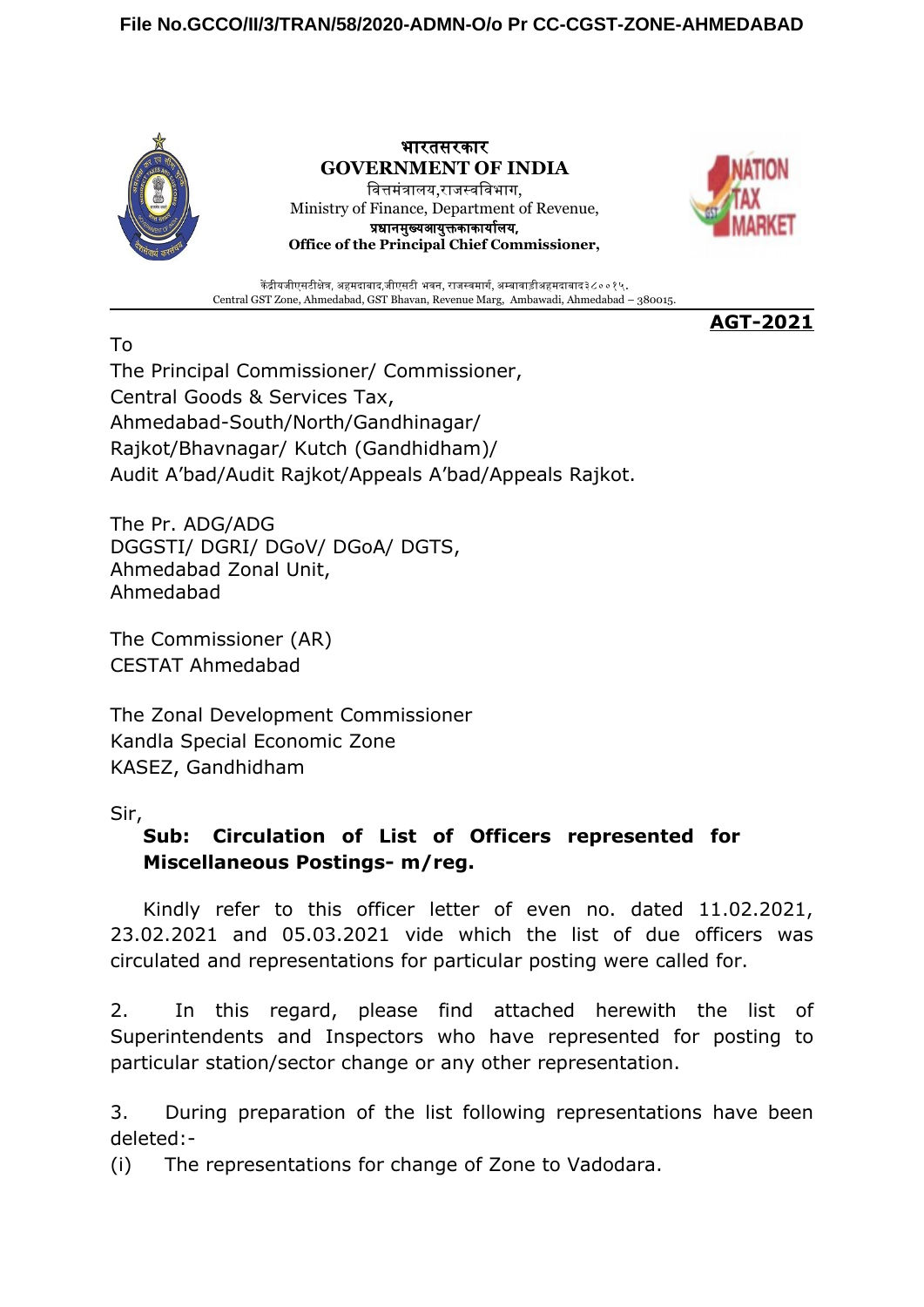## **File No.GCCO/II/3/TRAN/58/2020-ADMN-O/o Pr CC-CGST-ZONE-AHMEDABAD**

(ii) The representations for non-consideration of name in Customs Gujarat Zone.

4. It is requested to verify as to whether the name of any officer is left out who had submitted their representation before due date. Further, the list may be circulated among all the officers for perusal.

5. If the name of any officer is not reflecting in the list and he/she had applied before due date, the officers may submit their representation to this office directly through e-mail at estt-pccoamd@gov.in latest by **09.04.2021** along with documentary proof. Any revised representation shall not be entertained at any cost.

Yours faithfully,

(R. K. Tiwari) Joint Commissioner

Copy To,

The Superintendent (Systems), Ahmedabad South with a request to upload the same on Departmental Website urgently.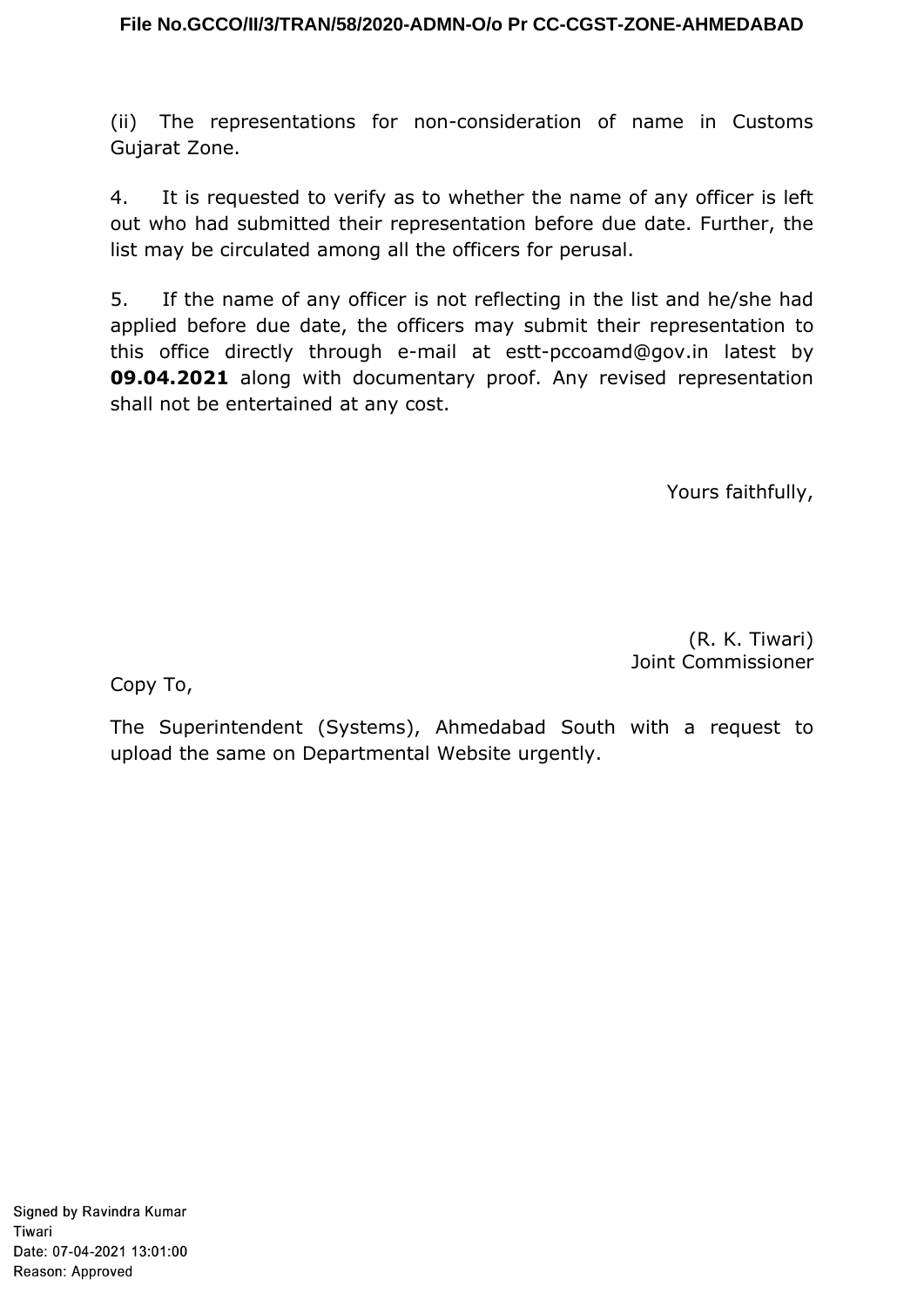|                | NAME OF THE INSPECTORS REPRESENTED FOR MISCELLANEOUS POSTING |                  |                                               |                                                                  |  |
|----------------|--------------------------------------------------------------|------------------|-----------------------------------------------|------------------------------------------------------------------|--|
| Sr.<br>No.     | Name of the Officer                                          | <b>SECTOR</b>    | <b>Present Place of Posting Requested For</b> |                                                                  |  |
| $\mathbf{1}$   | Gaurav Kumar                                                 | AHMEDABAD        | <b>PCCO</b>                                   | Appeals Ahmedabad                                                |  |
| 2 <sup>1</sup> | Mohit Singhla                                                | AHMEDABAD        | DGGI                                          | <b>Retention at Ahmedabad Station</b>                            |  |
| 3              | Shailesh Nirala                                              | AHMEDABAD        | DGGI                                          | <b>Retention at Ahmedabad Station</b>                            |  |
| $\overline{4}$ | Vinay                                                        |                  | AHMEDABAD   CGST Ahmedabad South              | Both are Husband and Wife. They have requested for same place of |  |
| 5              | <b>Shilpa</b>                                                | AHMEDABAD        | <b>ICGST Ahmedabad South</b>                  | posting in AGT-2021 as they have baby of 1.5 years.              |  |
| 6              | Sagar Chandra Chaudhary                                      | <b>AHMEDABAD</b> | <b>ICGST Ahmedabad North</b>                  | Posting at Ahmedabad Station                                     |  |
| $\overline{7}$ | Rajesh Kumar                                                 | <b>AHMEDABAD</b> | Customs Gujarat Zone                          | Posting at Reliance NAVAL Engg. Ltd. SEZ, Pipavav                |  |
| 8              | Pratik Jain                                                  | AHMEDABAD        | Customs Gujarat Zone                          | Posting at CGST Audit Ahmedabad                                  |  |
| 9              | Rohan                                                        | <b>RAJKOT</b>    | PCCO                                          | Sector Change                                                    |  |
| 10             | Yash Goyal                                                   | <b>RAJKOT</b>    | PCCO                                          | Sector Change                                                    |  |
| 11             | Nalin Pandey                                                 | <b>RAJKOT</b>    | PCCO                                          | Sector Change                                                    |  |
| 12             | Jagdish Prasad Gupta                                         | <b>RAJKOT</b>    | PCCO                                          | Sector Change                                                    |  |
| 13             | Kapil Agarwal                                                | <b>RAJKOT</b>    | <b>DGTS</b>                                   | Sector Change                                                    |  |
| 14             | Deepak Kumar                                                 | <b>RAJKOT</b>    | DGGI                                          | Sector Change                                                    |  |
| 15             | Arvind Singh Rathore                                         | <b>RAJKOT</b>    | <b>DGGI</b>                                   | Sector Change                                                    |  |
| 16             | Ashwani Jain                                                 | <b>RAJKOT</b>    | DGGI                                          | Sector Change                                                    |  |
| 17             | Devender Kumar                                               | <b>RAJKOT</b>    | <b>DGGI</b>                                   | Sector Change                                                    |  |
| 18             | Gaurav Joshi                                                 | <b>RAJKOT</b>    | $\overline{\mathsf{DGGI}}$                    | Sector Change                                                    |  |
| 19             | Govind Bharadwaj                                             | <b>RAJKOT</b>    | <b>DGGI</b>                                   | Sector Change                                                    |  |
| 20             | Harsh Vardahn Singh                                          | <b>RAJKOT</b>    | DGGI                                          | Sector Change                                                    |  |
| 21             | Narender                                                     | <b>RAJKOT</b>    | lDGGI                                         | Sector Change                                                    |  |
| 22             | Abhay Singh                                                  | <b>RAJKOT</b>    | CGST Audit Rajkot                             | Sector Change                                                    |  |
| 23             | Akhilesh Ojha                                                | <b>RAJKOT</b>    | CGST Audit Rajkot                             | Rajkot Station                                                   |  |
| 24             | Ankit Jangara                                                | <b>RAJKOT</b>    | CGST Audit Rajkot                             | Posting at CGST Kutch                                            |  |
| 25             | Ashwani Singh                                                | <b>RAJKOT</b>    | CGST Audit Rajkot                             | Sector Change                                                    |  |

 $\mathcal{L}^{\mathcal{L}}(\mathbf{X})$  . The  $\mathcal{L}^{\mathcal{L}}(\mathbf{X})$ 

 $\mathcal{L}^{\mathcal{L}}(\mathcal{L}^{\mathcal{L}}(\mathcal{L}^{\mathcal{L}}(\mathcal{L}^{\mathcal{L}}(\mathcal{L}^{\mathcal{L}}(\mathcal{L}^{\mathcal{L}}(\mathcal{L}^{\mathcal{L}}(\mathcal{L}^{\mathcal{L}}(\mathcal{L}^{\mathcal{L}}(\mathcal{L}^{\mathcal{L}}(\mathcal{L}^{\mathcal{L}}(\mathcal{L}^{\mathcal{L}}(\mathcal{L}^{\mathcal{L}}(\mathcal{L}^{\mathcal{L}}(\mathcal{L}^{\mathcal{L}}(\mathcal{L}^{\mathcal{L}}(\mathcal{L}^{\mathcal{L$ 

 $\sim 10$ 

 $\sim 10^6$ 

 $\sim$ 

 $\sim 10^{11}$ 

 $\mathcal{L}(\mathcal{L}^{\mathcal{L}})$  and  $\mathcal{L}^{\mathcal{L}}$  are  $\mathcal{L}^{\mathcal{L}}$  . In the  $\mathcal{L}^{\mathcal{L}}$ 

 $\sim 100$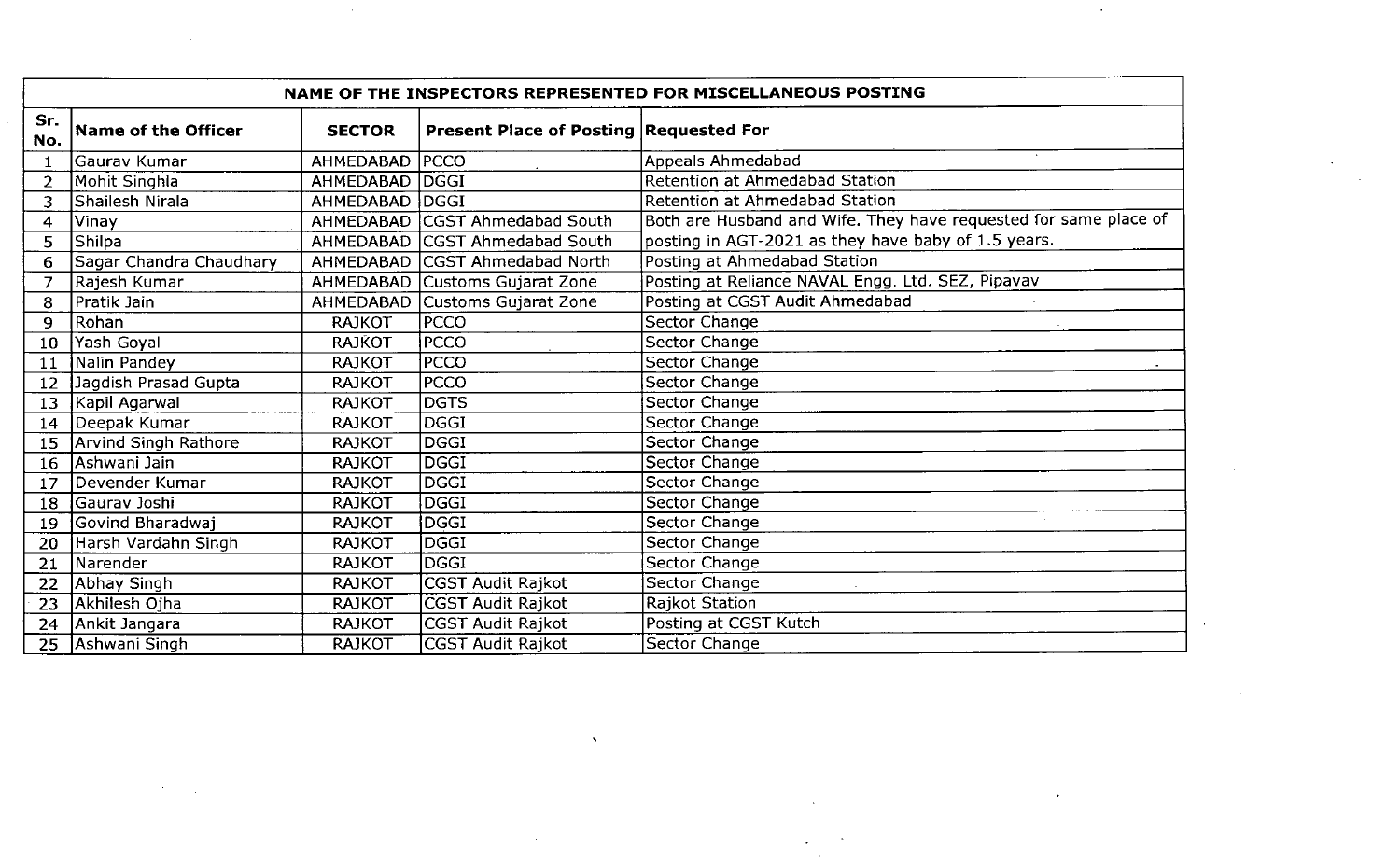| 26 | B. P. Ramavat          | <b>RAJKOT</b> | CGST Audit Rajkot           | Posting at CGST Bhavnagar                     |
|----|------------------------|---------------|-----------------------------|-----------------------------------------------|
| 27 | <b>Bharat Chandani</b> | <b>RAJKOT</b> | CGST Audit Rajkot           | Rajkot Station                                |
| 28 | Dinesh Kumar           | <b>RAJKOT</b> | <b>CGST Audit Rajkot</b>    | Ahmedabad Sector                              |
| 29 | Gourav Saluja          | <b>RAJKOT</b> | CGST Audit Rajkot           | Rajkot Station                                |
| 30 | Hansraj Sahu           | <b>RAJKOT</b> | CGST Audit Rajkot           | Rajkot Station                                |
| 31 | Hemant Sharma          | <b>RAJKOT</b> | CGST Audit Rajkot           | Ahmedabad Sector                              |
| 32 | Kapil Vijay Vargiya    | <b>RAJKOT</b> | CGST Audit Rajkot           | Posting at CGST Gandhinagar                   |
| 33 | Nikhil Ghiya           | <b>RAJKOT</b> | CGST Audit Rajkot           | Transfer to Vadodara Zone                     |
| 34 | Nitesh Kumar Jatav     | <b>RAJKOT</b> | CGST Audit Rajkot           | Posting at Ahmedabad Station                  |
| 35 | Praveen Kumar Rai      | <b>RAJKOT</b> | CGST Audit Rajkot           | Posting at Rajkot/Appeals Rajkot              |
| 36 | Rahul Kasana           | <b>RAJKOT</b> | <b>CGST Audit Rajkot</b>    | Rajkot Station                                |
| 37 | Rajeev Nagar           | <b>RAJKOT</b> | CGST Audit Rajkot           | Transfer to Vadodara Zone                     |
| 38 | Saurabh Kr. Sharma     | <b>RAJKOT</b> | <b>CGST Audit Rajkot</b>    | Transfer to Ahmedabad Sector                  |
| 39 | Shivam Chaudhary       | <b>RAJKOT</b> | CGST Audit Rajkot           | <b>Transfer to Ahmedabad Sector</b>           |
| 40 | Shivkesh Meena         | <b>RAJKOT</b> | CGST Audit Rajkot           | Posting at Rajkot Station                     |
| 41 | Sumitra Nair           | <b>RAJKOT</b> | <b>CGST Audit Rajkot</b>    | Posting at CGST Kutch                         |
| 42 | Prashant Chauhan       | <b>RAJKOT</b> | <b>CGST Audit Rajkot</b>    | <b>Transfer to Ahmedabad Sector</b>           |
| 43 | Babu Lal Meena         | <b>RAJKOT</b> | CGST Bhavnagar              | Posting at Rajkot Station<br>۰                |
| 44 | Subhash Chandra Pandey | <b>RAJKOT</b> | <b>CGST Bhavnagar</b>       | Sector Change                                 |
| 45 | Navaz M. Mongal        | <b>RAJKOT</b> | <b>CGST Bhavnagar</b>       | Retention at AR-Diu                           |
| 46 | Kundan Kumar Sisodiya  | <b>RAJKOT</b> | <b>CGST Kutch</b>           | Posting at PCCO                               |
| 47 | Goldi Sharma           | <b>RAJKOT</b> | <b>Customs Gujarat Zone</b> | Sector Change                                 |
| 48 | Sunil Nirania          | <b>RAJKOT</b> | <b>Customs Gujarat Zone</b> | Sector Change                                 |
| 49 | Naveen Jhakar          | RAJKOT        | <b>Customs Gujarat Zone</b> | Sector Change                                 |
| 50 | Vikas Nain             | <b>RAJKOT</b> | <b>Customs Gujarat Zone</b> | Sector Change                                 |
| 51 | Ankush Kumar           | <b>RAJKOT</b> | Customs Gujarat Zone        | Sector Change                                 |
| 52 | Naresh Kumar Raiger    | <b>RAJKOT</b> | Customs Gujarat Zone        | Sector Change                                 |
| 53 | Ankur Goyal            | <b>RAJKOT</b> | <b>Customs Gujarat Zone</b> | Sector Change                                 |
| 54 | Ajeet Singh            | <b>RAJKOT</b> | Customs Gujarat Zone        | Sector Change                                 |
| 55 | Hemraj Chaudhary       | <b>RAJKOT</b> | <b>Customs Gujarat Zone</b> | Sector Change                                 |
| 56 | D. H. Bhanshali        | <b>RAJKOT</b> | Customs Gujarat Zone        | Jamnagar Station under CGST Rajkot            |
| 57 | K. K. Meena            | <b>RAJKOT</b> | Customs Gujarat Zone        | Jamnagar Station under CGST Rajkot            |
| 58 | R. L. Solanki          | <b>RAJKOT</b> | Customs Gujarat Zone        | Correction of sector from Ahmedabad to Rajkot |

 $\sim 10^{11}$  km s  $^{-1}$ 

 $\sim 10^{-1}$ 

 $\mathcal{L}^{\text{max}}_{\text{max}}$  and  $\mathcal{L}^{\text{max}}_{\text{max}}$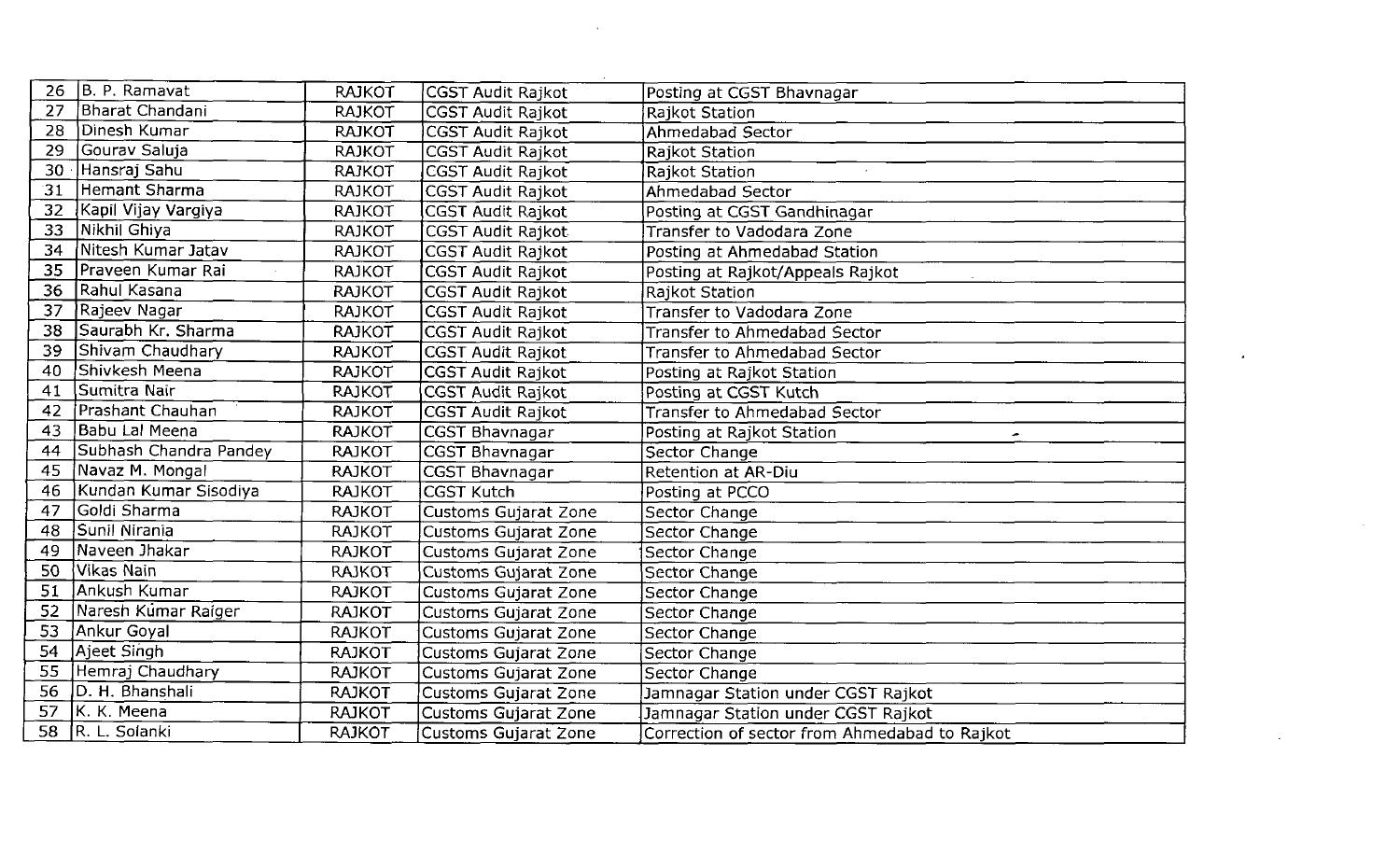|                 | NAME OF THE SUPERINTENDENTS REPRESENTED FOR MISCELLANEOUS POSTING |                  |                                 |                                                                        |  |  |
|-----------------|-------------------------------------------------------------------|------------------|---------------------------------|------------------------------------------------------------------------|--|--|
| Sr. No.         | <b>Name of the Officer</b>                                        | <b>SECTOR</b>    | <b>Present Place of Posting</b> | <b>Requested For</b>                                                   |  |  |
| $\mathbf{1}$    | Ashish Kumar Agarwal                                              | AHMEDABAD        | <b>CGST Audit Rajkot</b>        | Ahmedabad Station                                                      |  |  |
| $\overline{2}$  | Prabhakar Kumar                                                   | <b>AHMEDABAD</b> | <b>CGST Audit Rajkot</b>        | Ahmedabad Station                                                      |  |  |
| 3               | Rekha A. Nair                                                     | <b>AHMEDABAD</b> | <b>DGoV AZU</b>                 | <b>CGST Appeals Ahmedabad</b>                                          |  |  |
| 4               | Neena Tekwani                                                     | AHMEDABAD        | <b>DGoV AZU</b>                 | <b>CGST Appeals Ahmedabad</b>                                          |  |  |
| 5               | P. J. Gandhi                                                      | AHMEDABAD        | <b>CGST Audit Ahmedabad</b>     | Posting in Commissionerate having office in Ahmedabad                  |  |  |
| 6               | S. M. Barot                                                       | AHMEDABAD        | <b>CGST Audit Ahmedabad</b>     | Retention at CGST Audit Ahmedabad                                      |  |  |
| $\overline{7}$  | Harvilas Meena                                                    | AHMEDABAD        | <b>CGST Ahmedabad South</b>     | Posting in CGST Audit Ahmedabad                                        |  |  |
| 8               | Jitendra Dave                                                     | <b>AHMEDABAD</b> | Appeals Ahmedabad               | Retention in Appeals Ahmedabad                                         |  |  |
| 9               | Anilkumar P. Nair                                                 | AHMEDABAD        | Appeals Ahmedabad               | Retention in Appeals Ahmedabad                                         |  |  |
| 10              | N. Subramaniam Iyer                                               | <b>AHMEDABAD</b> | Customs Gujarat Zone            | Posting at Appeals Ahmedabad                                           |  |  |
| 11              | Pushpa M. Mecwan                                                  | AHMEDABAD        | CGST Ahmedabad South            | Posting at CGST Ahmedabad North and not in Audit Ahmedabad             |  |  |
| 12              | Jay Prakash Biswas                                                | AHMEDABAD        | <b>CGST Bhavnagar</b>           | Posting at Ahmedabad Station                                           |  |  |
| 13              | D. S. Patel                                                       | <b>AHMEDABAD</b> | <b>CGST Ahmedabad South</b>     | Retention in Ahmedabad South                                           |  |  |
| 14              | P. G. Sharma                                                      | AHMEDABAD        | <b>CGST Ahmedabad South</b>     | Retention in Ahmedabad South                                           |  |  |
| 15              | Krishan Kumar                                                     | AHMEDABAD        | <b>CGST Audit Ahmedabad</b>     | Retention in Ahmedabad on Inter Sector                                 |  |  |
| 16              | Chetan G. Patel                                                   | <b>AHMEDABAD</b> | <b>Customs Gujarat Zone</b>     | Transfer to Ahmedabad South/North and not outside Ahmedabad<br>Station |  |  |
| 17              | Dilip Jadav                                                       | <b>AHMEDABAD</b> | <b>Customs Gujarat Zone</b>     | Posting at Appeals Ahmedabad / CPC Cell                                |  |  |
| 18              | Jyotimohan Dethan                                                 | AHMEDABAD        | Customs Gujarat Zone            | Posting in non-sensitive chanrge in Ahmedabad South/North              |  |  |
| 19              | Neilprakash Makwana                                               | AHMEDABAD        | <b>Customs Gujarat Zone</b>     | Posting at Appeals Ahmedabad / CPC Cell                                |  |  |
| 20              | S. S. Jadav                                                       | <b>AHMEDABAD</b> | <b>Customs Gujarat Zone</b>     | Posting at CGST Ahmedabad North                                        |  |  |
| 21              | Trupti A. Bhairapure                                              | AHMEDABAD        | <b>Customs Gujarat Zone</b>     | Retention at Customs Gujarat Zone                                      |  |  |
| 22              | Sujitha Mammen                                                    | <b>RAJKOT</b>    | <b>PCCO</b>                     | Sector Change                                                          |  |  |
| 23              | Rajesh Kumar Ohlan                                                | <b>RAJKOT</b>    | <b>DGGIRT</b>                   | Posting at CGST Kutch for 01 Year                                      |  |  |
| 24              | M. M. Sagathiya                                                   | <b>RAJKOT</b>    | <b>CGST Rajkot</b>              | Appeals Rajkot/Audit Rajkot/Retention in CGST Rajkot                   |  |  |
| 25              | Sourabh Prakash                                                   | <b>RAJKOT</b>    | <b>CGST Rajkot</b>              | Retention in CGST Rajkot                                               |  |  |
| 26              | H. P. Jadeja                                                      | <b>RAJKOT</b>    | <b>CGST Rajkot</b>              | Change in Sector to Ahmedabad                                          |  |  |
| $\overline{27}$ | H. D. Shaikh                                                      | <b>RAJKOT</b>    | CGST Rajkot                     | Posting in CGST Bhavnagar                                              |  |  |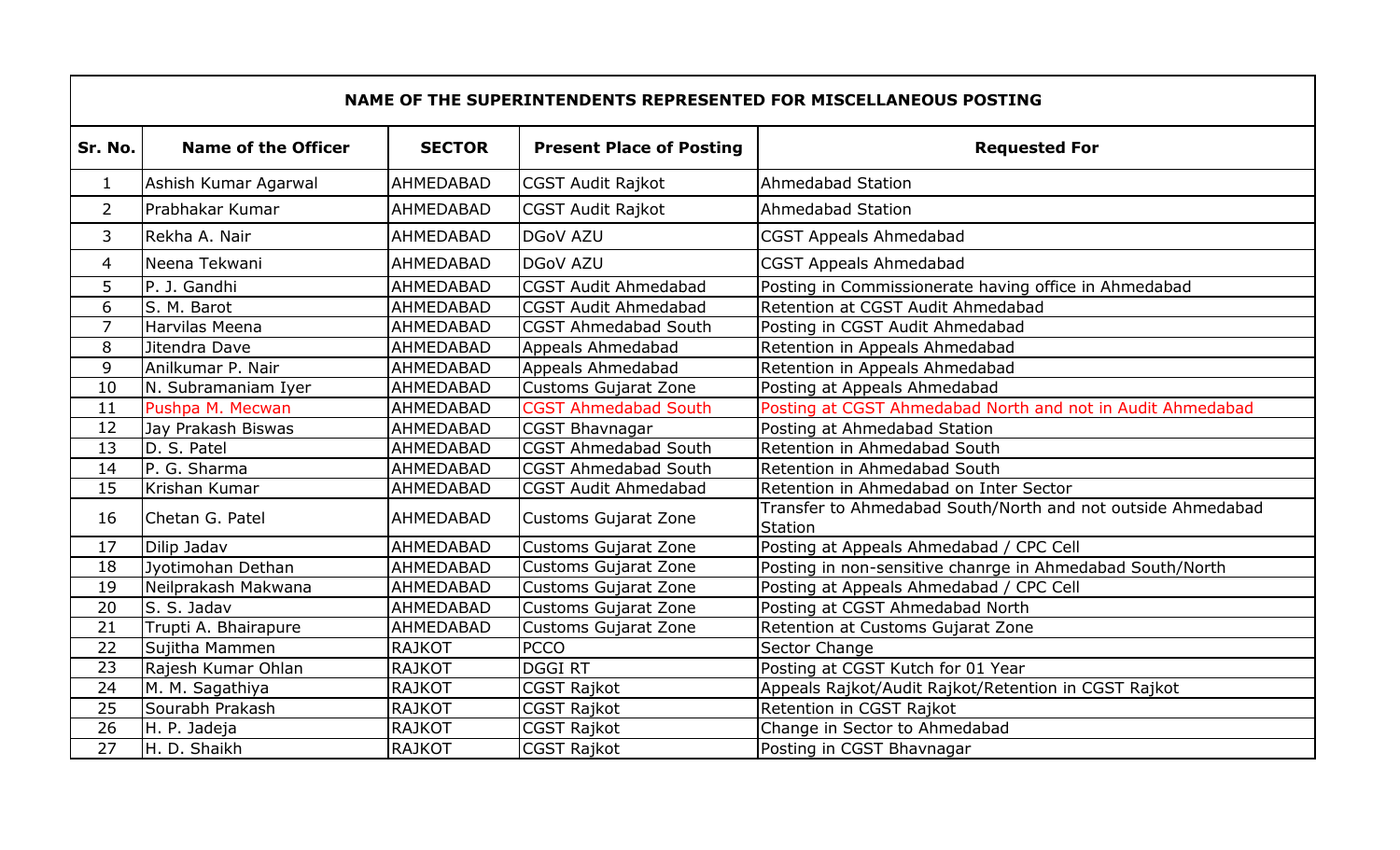| 28 | S. K. Nair         | <b>RAJKOT</b> | CGST Rajkot                | Rajkot Station/CGST Rajkot/Audit Rajkot/Appeals Rajkot |
|----|--------------------|---------------|----------------------------|--------------------------------------------------------|
| 29 | Y. N. Raval        | <b>RAJKOT</b> | <b>CGST Rajkot</b>         | Retention at Rajkot Station                            |
| 30 | S. V. Dave         | <b>RAJKOT</b> | <b>CGST Rajkot</b>         | Posting in CGST Bhavnagar                              |
| 31 | Jogesh A. Trivedi  | <b>RAJKOT</b> | <b>CGST Rajkot</b>         | Rajkot Station/Audit Rajkot/Appeals Rajkot             |
| 32 | K. C. Dholakia     | <b>RAJKOT</b> | <b>CGST Rajkot</b>         | Posting in CGST Bhavnagar                              |
| 33 | Y. J. Rana         | <b>RAJKOT</b> | <b>CGST Rajkot</b>         | Rajkot Station                                         |
| 34 | M. D. Joshi        | <b>RAJKOT</b> | CGST Rajkot                | Posting in CGST Bhavnagar                              |
| 35 | Mathew Kurein      | <b>RAJKOT</b> | <b>CGST Rajkot</b>         | Retention at Rajkot Station                            |
| 36 | G. I. Anjaria      | <b>RAJKOT</b> | <b>CGST Rajkot</b>         | Posting in CGST Bhavnagar                              |
| 37 | P. V. Dave         | <b>RAJKOT</b> | <b>CGST Rajkot</b>         | Posting in CGST Bhavnagar                              |
| 38 | P. R. Gandhi       | <b>RAJKOT</b> | <b>CGST Rajkot</b>         | Rajkot Station/CGST Rajkot/Audit Rajkot/Appeals Rajkot |
| 39 | Rizvan A. Lohia    | <b>RAJKOT</b> | <b>CGST Rajkot</b>         | Retention in CGST Rajkot                               |
| 40 | J. S. Rachchh      | <b>RAJKOT</b> | <b>CGST Rajkot</b>         | Retention in CGST Rajkot                               |
| 41 | R. P. Shah         | <b>RAJKOT</b> | <b>CGST Appeals Rajkot</b> | Retention at Rajkot Station                            |
| 42 | V. T. Shah         | <b>RAJKOT</b> | <b>CGST Appeals Rajkot</b> | Retention at Rajkot Station                            |
| 43 | J. S. Nagrecha     | <b>RAJKOT</b> | <b>CGST Appeals Rajkot</b> | Audit Rajkot/CGST Rajkot                               |
| 44 | S. D. Sheth        | <b>RAJKOT</b> | CGST Appeals Rajkot        | Retention at Rajkot Station                            |
| 45 | R. S. Meh          | <b>RAJKOT</b> | <b>CGST Appeals Rajkot</b> | CGST Rajkot/Audit Rajkot                               |
| 46 | Amba A. Aiyer      | <b>RAJKOT</b> | CGST Appeals Rajkot        | Retention at Rajkot Station                            |
| 47 | Alpana M. Sanghvi  | <b>RAJKOT</b> | <b>CGST Audit Rajkot</b>   | Posting at CGST Division, Jamnagar under CGST Rajkot   |
| 48 | Anupam             | <b>RAJKOT</b> | <b>CGST Audit Rajkot</b>   | Sector Change                                          |
| 49 | A. P. Joshi        | <b>RAJKOT</b> | <b>CGST Audit Rajkot</b>   | Rajkot Station                                         |
| 50 | B. R. Mehta        | <b>RAJKOT</b> | <b>CGST Audit Rajkot</b>   | Posting at CGST Rajkot/ Appeals Rajkot                 |
| 51 | B. S. Rana         | <b>RAJKOT</b> | <b>CGST Audit Rajkot</b>   | Rajkot Station                                         |
| 52 | Dinesh B. Pabari   | <b>RAJKOT</b> | <b>CGST Audit Rajkot</b>   | Rajkot Station                                         |
| 53 | Dilip .J. Pandya   | <b>RAJKOT</b> | <b>CGST Audit Rajkot</b>   | Rajkot Station                                         |
| 54 | D.M.Mehta          | <b>RAJKOT</b> | <b>CGST Audit Rajkot</b>   | Retention at Rajkot Station                            |
| 55 | D. R. Gohil        | <b>RAJKOT</b> | <b>CGST Audit Rajkot</b>   | Posting in CGST Bhavnagar at own cost                  |
| 56 | Dharmendra A Gohel | <b>RAJKOT</b> | <b>CGST Audit Rajkot</b>   | Posting in CGST Bhavnagar                              |
| 57 | Divyesh Joshi      | <b>RAJKOT</b> | <b>CGST Audit Rajkot</b>   | Rajkot Station                                         |
| 58 | Hitesh V Joshi     | <b>RAJKOT</b> | <b>CGST Audit Rajkot</b>   | Posting at Bhavnagar Station                           |
| 59 | Himanshu J Sata    | <b>RAJKOT</b> | <b>CGST Audit Rajkot</b>   | Posting at Rajkot Station                              |
| 60 | I.S.Rangwala       | <b>RAJKOT</b> | <b>CGST Audit Rajkot</b>   | Retention at Rajkot Station                            |
| 61 | K.D.Mehta          | <b>RAJKOT</b> | <b>CGST Audit Rajkot</b>   | Posting at Bhavnagar Station                           |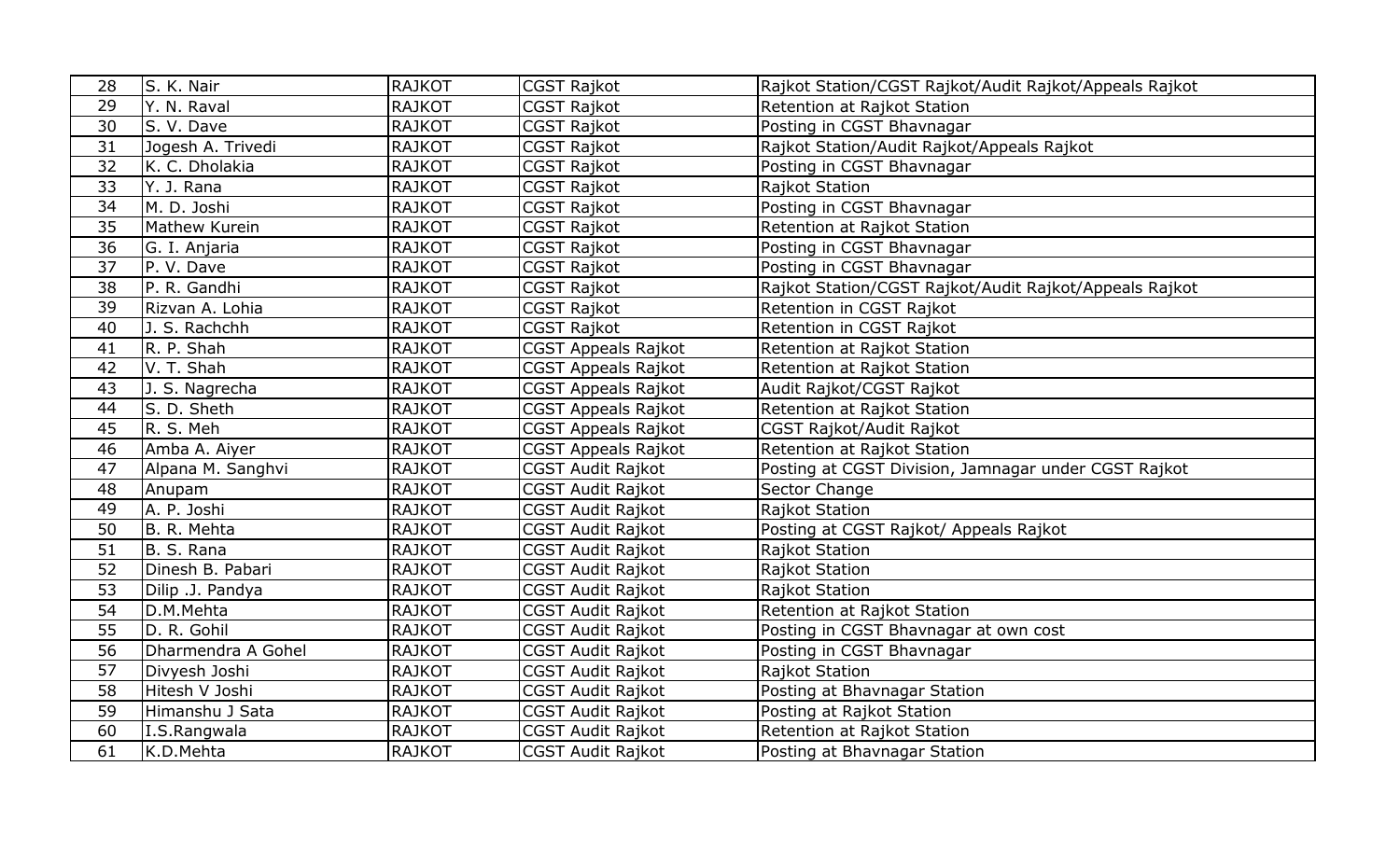| 62              | K.G.Savlani               | <b>RAJKOT</b> | CGST Audit Rajkot        | Retention at Rajkot Station               |
|-----------------|---------------------------|---------------|--------------------------|-------------------------------------------|
| 63              | K.G.Soni                  | <b>RAJKOT</b> | <b>CGST Audit Rajkot</b> | Posting at Rajkot Station                 |
| 64              | Ketan N Dave              | <b>RAJKOT</b> | CGST Audit Rajkot        | Posting at Rajkot Station                 |
| 65              | Nilesh C Gajariya         | <b>RAJKOT</b> | <b>CGST Audit Rajkot</b> | Posting at Rajkot Station                 |
| 66              | Nilesh N Somaiya          | <b>RAJKOT</b> | <b>CGST Audit Rajkot</b> | Posting at Rajkot Station                 |
| 67              | Paresh P Jivrajani        | <b>RAJKOT</b> | <b>CGST Audit Rajkot</b> | Posting at Rajkot Station                 |
| 68              | P.S Trivedi               | <b>RAJKOT</b> | <b>CGST Audit Rajkot</b> | Retention at Rajkot Station               |
| 69              | Pratyendra Kumar          | <b>RAJKOT</b> | CGST Audit Rajkot        | Posting at Rajkot/Appeals Rajkot          |
| 70              | Sanjiv Jani               | <b>RAJKOT</b> | <b>CGST Audit Rajkot</b> | Retention at Rajkot Station               |
| $\overline{71}$ | Vipul V Sagathiya         | <b>RAJKOT</b> | <b>CGST Audit Rajkot</b> | Posting at CGST Bhavnagar                 |
| 72              | Kamal Mourya              | <b>RAJKOT</b> | <b>CGST Audit Rajkot</b> | Posting at CGST Kutch                     |
| 73              | G. V. Rana                | <b>RAJKOT</b> | CGST Audit Rajkot        | Posting at CGST Bhavnagar                 |
| 74              | Rakesh Dhruv              | <b>RAJKOT</b> | CGST Audit Rajkot        | Rajkot Station                            |
| 75              | H. N. Jasani              | <b>RAJKOT</b> | <b>CGST Audit Rajkot</b> | Rajkot Station                            |
| 76              | Anil Kumar Singh          | <b>RAJKOT</b> | <b>CGST Kutch</b>        | Retention at CGST Kutch                   |
| 77              | Dinesh Chand Meena        | <b>RAJKOT</b> | <b>CGST Kutch</b>        | Retention at CGST Kutch                   |
| 78              | Arun Kumar                | <b>RAJKOT</b> | <b>CGST Kutch</b>        | Retention at CGST Kutch                   |
| 79              | N. A. Khoja               | <b>RAJKOT</b> | CGST Kutch               | Retention at CGST Kutch                   |
| 80              | H. M. Anjaria             | <b>RAJKOT</b> | <b>CGST Kutch</b>        | Retention at CGST Kutch                   |
| 81              | Mridanshu Shekhar Gandive | <b>RAJKOT</b> | <b>CGST Kutch</b>        | Transfer to Rajkot Station                |
| 82              | Ramjee Lal Meena          | <b>RAJKOT</b> | <b>CGST Kutch</b>        | Retention at CGST Kutch                   |
| 83              | Shivdas P. Menon          | <b>RAJKOT</b> | <b>CGST Kutch</b>        | Transfer to Rajkot Station                |
| 84              | D. B. Rajyaguru           | <b>RAJKOT</b> | <b>CGST Kutch</b>        | Transfer to Rajkot Station                |
| 85              | Ketan G. Patel            | <b>RAJKOT</b> | <b>CGST Kutch</b>        | Transfer to Rajkot Station                |
| 86              | Roop Narayan Meena        | <b>RAJKOT</b> | <b>CGST Kutch</b>        | Transfer to CGST Rajkot/CGST Audit Rajkot |
| 87              | S. P. Singh               | <b>RAJKOT</b> | <b>CGST Kutch</b>        | Transfer to Rajkot Station                |
| 88              | Manoj Kumar Verma         | <b>RAJKOT</b> | <b>CGST Kutch</b>        | Transfer to Rajkot Station                |
| 89              | Dinesh Kumar Meena        | <b>RAJKOT</b> | CGST Kutch               | Retention at CGST Kutch                   |
| 90              | Umesh Kumar               | <b>RAJKOT</b> | <b>CGST Kutch</b>        | Transfer to Rajkot Station                |
| 91              | Arvind Kumar              | <b>RAJKOT</b> | <b>CGST Kutch</b>        | Retention at Ahmedabad                    |
| 92              | Subramaniam Iyer          | <b>RAJKOT</b> | <b>CGST Kutch</b>        | Sector Change                             |
| 93              | B. R. Gohil               | <b>RAJKOT</b> | CGST Bhavnagar           | Retention at CGST Bhavnagar               |
| 94              | Vijay S. Nakhva           | <b>RAJKOT</b> | <b>CGST Bhavnagar</b>    | Tranfser to CGST Rajkot                   |
| 95              | A.H.Dodia                 | <b>RAJKOT</b> | <b>CGST Bhavnagar</b>    | Retention at Bhavnagar Station            |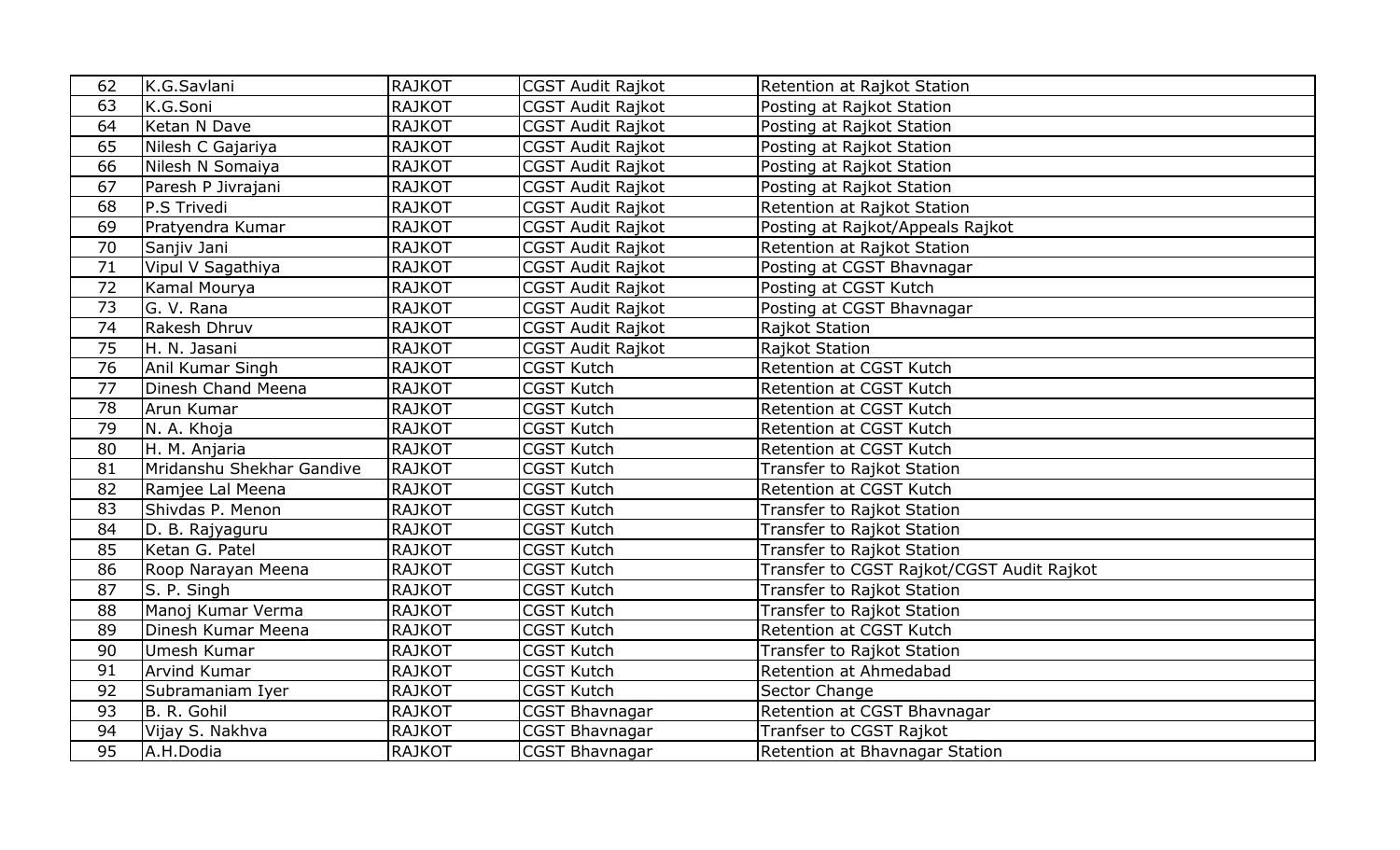| 96  | <b>Charles Mathew</b> | <b>RAJKOT</b> | <b>CGST Bhavnagar</b>           | Transfer to Rajkot Commissionerate                                                                          |
|-----|-----------------------|---------------|---------------------------------|-------------------------------------------------------------------------------------------------------------|
| 97  | Dharmendra P Solanki  | <b>RAJKOT</b> | <b>CGST Bhavnagar</b>           | Retention at Bhavnagar Station or posting at Audit Rajkot                                                   |
| 98  | D.N.Kamani            | <b>RAJKOT</b> | <b>CGST Bhavnagar</b>           | Transfer to Rajkot Commissionerate                                                                          |
| 99  | Jayendra D. Hindocha  | <b>RAJKOT</b> | <b>CGST Bhavnagar</b>           | Transfer to Rajkot Commissionerate                                                                          |
| 100 | Kavita B Shah         | <b>RAJKOT</b> | <b>CGST Bhavnagar</b>           | Retention at Bhavnagar or Posting at AUDIT Rajkot                                                           |
| 101 | M.A.Maheshwari        | <b>RAJKOT</b> | <b>CGST Bhavnagar</b>           | <b>CGST Kutch</b>                                                                                           |
| 102 | M.J.Gojiya            | <b>RAJKOT</b> | <b>CGST Bhavnagar</b>           | Posting at Rajkot Station                                                                                   |
| 103 | M.K.Sharma            | <b>RAJKOT</b> | <b>CGST Bhavnagar</b>           | Posting at Rajkot Station                                                                                   |
| 104 | Manish Kamdar         | <b>RAJKOT</b> | <b>CGST Bhavnagar</b>           | Posting at Rajkot Station/Audit Rajkot                                                                      |
| 105 | Nimish R Kundalia     | <b>RAJKOT</b> | <b>CGST Bhavnagar</b>           | Posting at CGST Rajkot                                                                                      |
| 106 | N.V. Chauhan          | <b>RAJKOT</b> | <b>CGST Bhavnagar</b>           | Retention at Bhavnagar                                                                                      |
| 107 | Nikhil A. Ruparelia   | <b>RAJKOT</b> | <b>CGST Bhavnagar</b>           | Retention in CGST by Transferring to CGST<br>Rajkot/Audit/Appeals/DGGI (Name appearing in Customs Due list) |
| 108 | P.V.Parikh            | <b>RAJKOT</b> | <b>CGST Bhavnagar</b>           | Retention at Bhavnagar                                                                                      |
| 109 | P.N.Kundalia          | <b>RAJKOT</b> | <b>CGST Bhavnagar</b>           | Transfer back to Rajkot Station                                                                             |
| 110 | P.P.Jethva            | <b>RAJKOT</b> | <b>CGST Bhavnagar</b>           | Transfer to CGST Rajkot                                                                                     |
| 111 | Ravirajsinh Y Jadeja  | <b>RAJKOT</b> | <b>CGST Bhavnagar</b>           | Retention at Bhavnagar/Audit Rajkot                                                                         |
| 112 | R.C.Maniyar           | <b>RAJKOT</b> | <b>CGST Bhavnagar</b>           | Transfer to CGST Rajkot                                                                                     |
| 113 | Rajesh Kumar Mishra   | <b>RAJKOT</b> | <b>CGST Bhavnagar</b>           | Transfer to CGST Rajkot                                                                                     |
| 114 | S.N.Sinha             | <b>RAJKOT</b> | <b>CGST Bhavnagar</b>           | Retention at Bhavnagar                                                                                      |
| 115 | Saju John             | <b>RAJKOT</b> | <b>CGST Bhavnagar</b>           | Transfer back to Rajkot Station                                                                             |
| 116 | Tushar M parmar       | <b>RAJKOT</b> | CGST Bhavnagar                  | Transfer to Rajkot Station                                                                                  |
| 117 | Veerendra Pratap      | <b>RAJKOT</b> | CGST Bhavnagar                  | Transfer to CGST Rajkot                                                                                     |
| 118 | Y.P.Ashara            | <b>RAJKOT</b> | CGST Bhavnagar                  | <b>Transfer to Ahmedabad Station</b>                                                                        |
| 119 | M L Vadher            | <b>RAJKOT</b> | CGST Bhavnagar [Diu<br>station1 | Transfer to CGST Bhavnagar at Junagarh or Veraval Station                                                   |
| 120 | S. N. Ansari          | <b>RAJKOT</b> | CGST Bhavnagar                  | Transfer to CGST Rajkot                                                                                     |
| 121 | Shanker Parmar        | <b>RAJKOT</b> | <b>Customs Gujarat Zone</b>     | Transfer to CGST Kutch                                                                                      |
| 122 | Siddhartha Prakash    | <b>RAJKOT</b> | <b>Customs Gujarat Zone</b>     | Sector Change                                                                                               |
| 123 | Jayesh G. Vaghela     | <b>RAJKOT</b> | <b>Customs Gujarat Zone</b>     | Sector Change                                                                                               |
| 124 | Kunwar Sandeep        | <b>RAJKOT</b> | <b>Customs Gujarat Zone</b>     | Transfer to CGST Kutch                                                                                      |
| 125 | Manoj Kumar Ojha      | <b>RAJKOT</b> | <b>Customs Gujarat Zone</b>     | Transfer to CGST Kutch                                                                                      |
| 126 | Praveen Kumar Gokhroo | <b>RAJKOT</b> | <b>Customs Gujarat Zone</b>     | Transfer to CGST Kutch                                                                                      |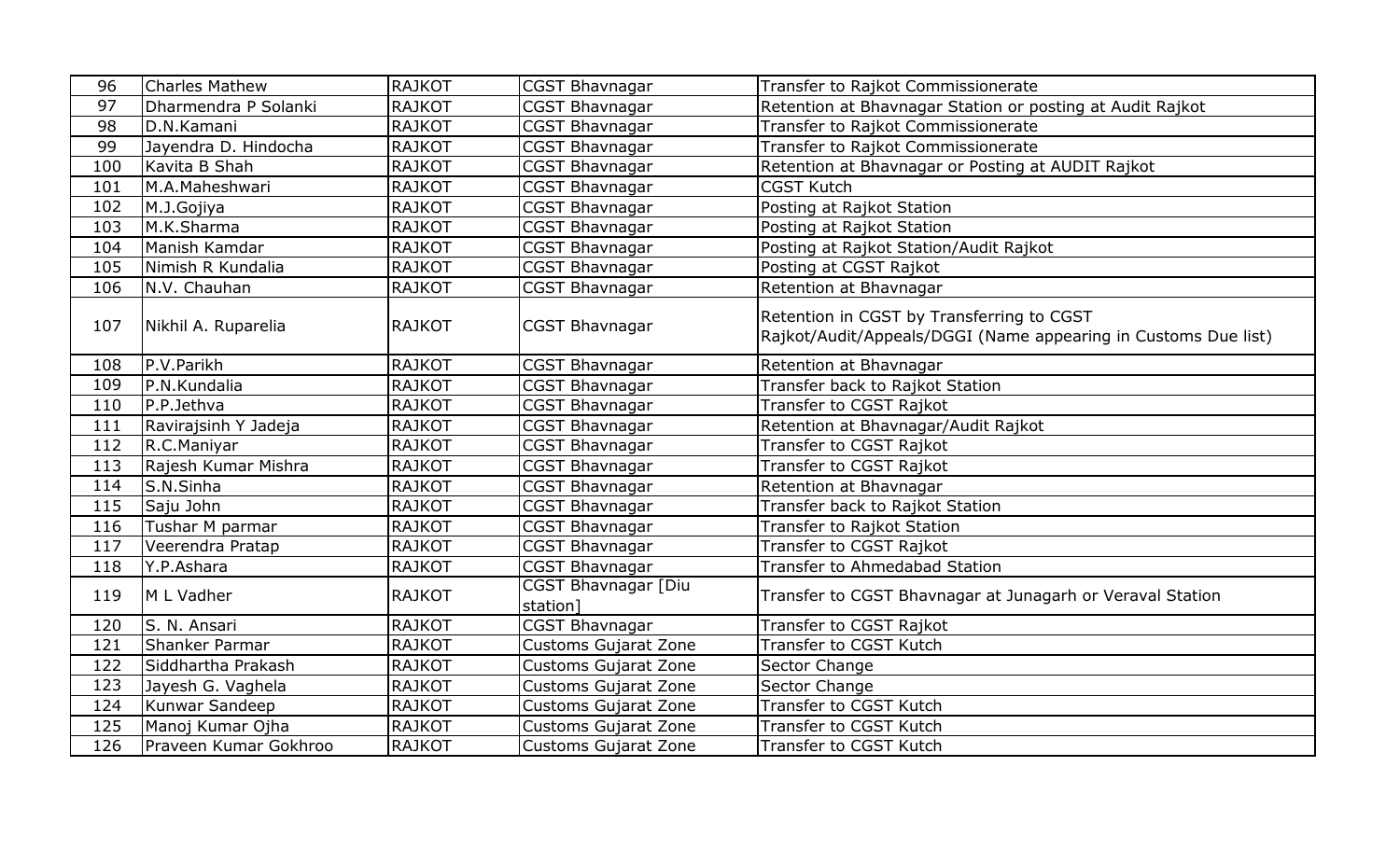| 127 | Chandan Kumar        | <b>RAJKOT</b>         | <b>Customs Gujarat Zone</b> | Sector Change                                        |
|-----|----------------------|-----------------------|-----------------------------|------------------------------------------------------|
| 128 | Gopal Kumar Jha      | <b>RAJKOT</b>         | <b>Customs Gujarat Zone</b> | Sector Change                                        |
| 129 | Manoj Kumar Meena    | <b>RAJKOT</b>         | <b>Customs Gujarat Zone</b> | Transfer to CGST Kutch                               |
| 130 | Praveen Kumar        | <b>RAJKOT</b>         | <b>Customs Gujarat Zone</b> | Transfer to CGST Kutch                               |
| 131 | Rajendra Kumar       | <b>RAJKOT</b>         | <b>Customs Gujarat Zone</b> | Transfer to CGST Kutch                               |
| 132 | Ramkesh Meena        | <b>RAJKOT</b>         | <b>Customs Gujarat Zone</b> | Transfer to CGST Kutch                               |
| 133 | Vikas Bagdi          | <b>RAJKOT</b>         | <b>Customs Gujarat Zone</b> | Transfer to CGST Kutch                               |
| 134 | A. H. Sata           | <b>RAJKOT</b>         | <b>Customs Gujarat Zone</b> | Transfer to CGST Rajkot or Audit Rajkot              |
| 135 | Devendra Singh       | Sector Not<br>Decided | <b>Customs Gujarat Zone</b> | Posting at Bhavnagar Station                         |
| 136 | Drake Namchu         | RAJKOT                | <b>Customs Gujarat Zone</b> | Posting at Jamnagar Station under CGST Rajkot        |
| 137 | K. M. Shishangiya    | <b>RAJKOT</b>         | <b>Customs Gujarat Zone</b> | Rajkot Station                                       |
| 138 | M. R. Bhatt          | <b>RAJKOT</b>         | <b>Customs Gujarat Zone</b> | Jamnagar Station under CGST Rajkot                   |
| 139 | P. P. Mehta          | <b>RAJKOT</b>         | <b>Customs Gujarat Zone</b> | Rajkot Station                                       |
| 140 | <b>Ashok Thanvi</b>  | <b>RAJKOT</b>         | <b>Customs Gujarat Zone</b> | Transfer to CGST Kutch                               |
| 141 | Gopikrishnan         | <b>RAJKOT</b>         | <b>Customs Gujarat Zone</b> | Transfer to CGST Kutch                               |
| 142 | V. N. Khemani        | <b>RAJKOT</b>         | <b>Customs Gujarat Zone</b> | Transfer to CGST Kutch                               |
| 143 | R. B. Kriplani       | <b>RAJKOT</b>         | <b>Customs Gujarat Zone</b> | Transfer to CGST Kutch                               |
| 144 | Usha V. Nair         | <b>RAJKOT</b>         | <b>Customs Gujarat Zone</b> | Transfer to CGST Kutch                               |
| 145 | J. D. Parmar         | <b>RAJKOT</b>         | <b>Customs Gujarat Zone</b> | Rajkot Station                                       |
| 146 | J. V. Modi           | <b>RAJKOT</b>         | <b>Customs Gujarat Zone</b> | Rajkot Station                                       |
| 147 | M. K. Vora           | <b>RAJKOT</b>         | <b>Customs Gujarat Zone</b> | Rajkot Station                                       |
| 148 | N. D. Parmar         | <b>RAJKOT</b>         | <b>Customs Gujarat Zone</b> | Posting at CGST Rajkot                               |
| 149 | Nirbhay Kumar        | <b>RAJKOT</b>         | <b>Customs Gujarat Zone</b> | Posting at CGST Rajkot                               |
| 150 | P. B. Kaneria        | <b>RAJKOT</b>         | <b>Customs Gujarat Zone</b> | Rajkot Station                                       |
| 151 | P. K. Dave           | <b>RAJKOT</b>         | <b>Customs Gujarat Zone</b> | Rajkot Station                                       |
| 152 | Atul B. Sejpal       | <b>RAJKOT</b>         | <b>Customs Gujarat Zone</b> | Jamnagar Station                                     |
| 153 | R. P. Verma          | <b>RAJKOT</b>         | <b>Customs Gujarat Zone</b> | Rajkot Station                                       |
| 154 | Santosh Kumar Meena  | <b>RAJKOT</b>         | <b>Customs Gujarat Zone</b> | Change in Sector to Ahmedabad [Not Due]              |
| 155 | Jay Prakash Singh    | <b>RAJKOT</b>         | <b>Customs Gujarat Zone</b> | Posting at CGST Rajkot/Audit Rajkot                  |
| 156 | RAJKUMARI MEENA      | <b>AHMEDABAD</b>      | <b>AUDIT AHMEDABAD</b>      | Retention in Ahmedabad in Most Junior [Inter-Sector] |
| 157 | <b>SANJAY SAUGAT</b> | AHMEDABAD             | <b>AUDIT AHMEDABAD</b>      | Retention in Ahmedabad in Most Junior [Inter-Sector] |
| 158 | <b>KAPIL GAUTAM</b>  | <b>AHMEDABAD</b>      | <b>AUDIT AHMEDABAD</b>      | Retention in Ahmedabad in Most Junior [Inter-Sector] |
| 159 | <b>RAJPAL</b>        | AHMEDABAD             | <b>CGST GANDHINAGAR</b>     | Retention in Ahmedabad in Most Junior [Inter-Sector] |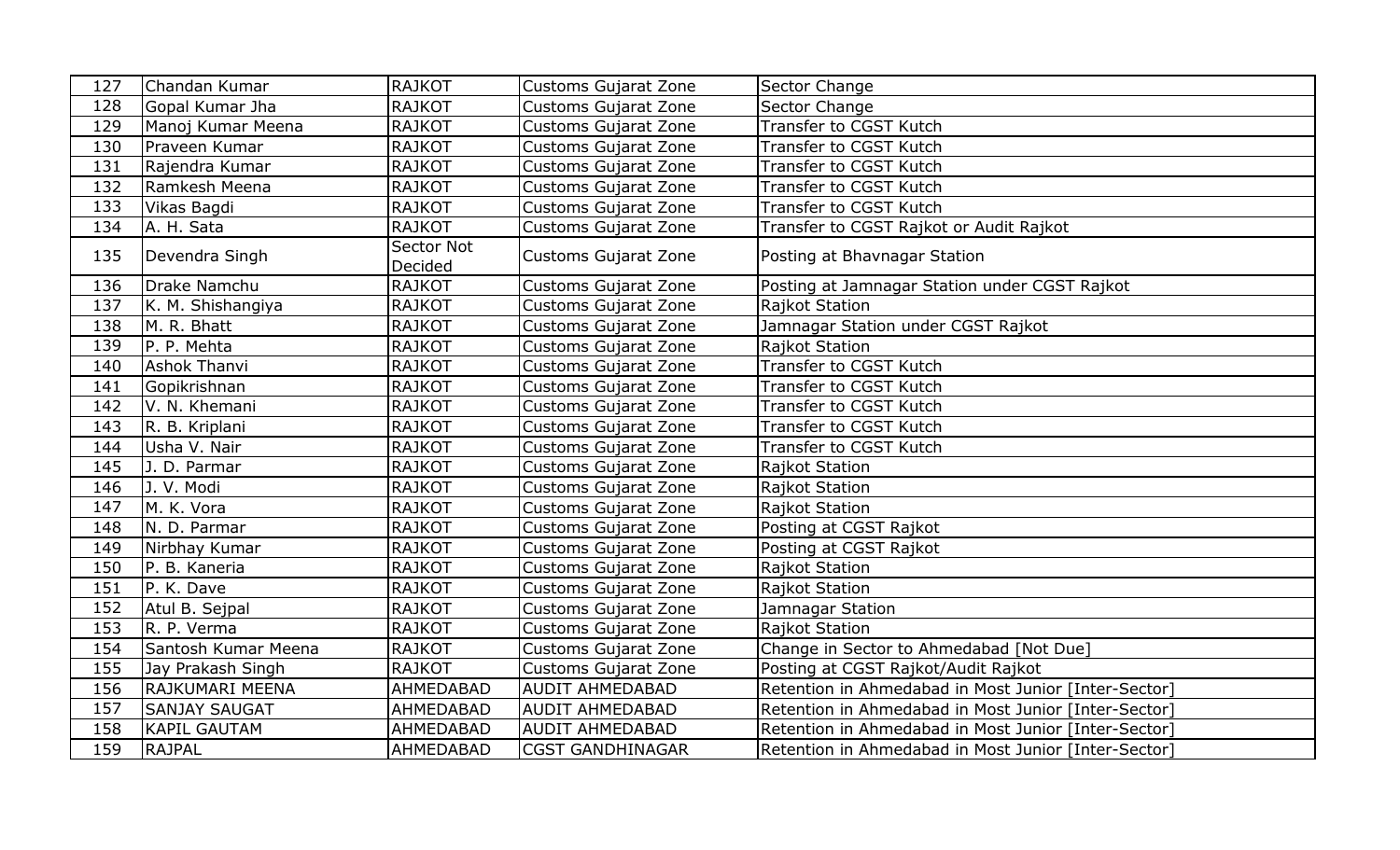| 160 | <b>ALLENA SURESH KUMAR</b>                    | <b>AHMEDABAD</b> | DGGI [ON DEPUTAION]                            | Retention in Ahmedabad in Most Junior [Inter-Sector] |
|-----|-----------------------------------------------|------------------|------------------------------------------------|------------------------------------------------------|
| 161 | <b>BHAGWAN SINGH MEENA</b>                    | <b>AHMEDABAD</b> | <b>CGST APPEALS AHMEDABAD</b>                  | Retention in Ahmedabad in Most Junior [Inter-Sector] |
| 162 | DINESH KUMAR MEENA                            | <b>AHMEDABAD</b> | <b>CGST AHMEDABAD SOUTH</b>                    | Retention in Ahmedabad in Most Junior [Inter-Sector] |
| 163 | PRAVEEN SANDU                                 | AHMEDABAD        | <b>CUSTOMS AHMEDABAD</b>                       | Retention in Ahmedabad in Most Junior [Inter-Sector] |
| 164 | PRABHAT MADHUP                                | <b>AHMEDABAD</b> | <b>CUSTOMS AHMEDABAD</b>                       | Retention in Ahmedabad in Most Junior [Inter-Sector] |
| 165 | RAJNISH KUMAR                                 | AHMEDABAD        | <b>CUSTOMS AHMEDABAD</b>                       | Retention in Ahmedabad in Most Junior [Inter-Sector] |
| 166 | <b>BHARAT BHOOSHAN</b>                        | <b>AHMEDABAD</b> | <b>CUSTOMS AHMEDABAD</b>                       | Retention in Ahmedabad in Most Junior [Inter-Sector] |
| 167 | PUSHPENDRA SHARMA                             | AHMEDABAD        | <b>CUSTOMS AHMEDABAD</b>                       | Retention in Ahmedabad in Most Junior [Inter-Sector] |
| 168 | <b>ROHIT TRIPATHI</b>                         | AHMEDABAD        | <b>CGST AHMEDABAD SOUTH</b>                    | Retention in Ahmedabad in Most Junior [Inter-Sector] |
| 169 | ABHISHEK KUMAR GUPTA                          | <b>AHMEDABAD</b> | <b>CUSTOMS JAMNAGAR</b>                        | Retention in Ahmedabad in Most Junior [Inter-Sector] |
| 170 | JAY PRAKASH NARAYAN<br><b>SINGH</b>           | <b>AHMEDABAD</b> | <b>CUSTOMS APPEALS</b>                         | Retention in Ahmedabad in Most Junior [Inter-Sector] |
| 171 | <b>SHYAM SUNDAR CHAUDHARY</b>                 | <b>AHMEDABAD</b> | <b>CUSTOMS AHMEDABAD</b>                       | Retention in Ahmedabad in Most Junior [Inter-Sector] |
| 172 | HIMANSHU KHATTRI                              | <b>AHMEDABAD</b> | <b>CUSTOMS AHMEDABAD</b>                       | Retention in Ahmedabad in Most Junior [Inter-Sector] |
| 173 | PREM RAJ MEENA                                | AHMEDABAD        | <b>AUDIT AHMEDABAD</b>                         | Retention in Ahmedabad in Most Junior [Inter-Sector] |
| 174 | SHRMALI HIMANSHU<br>PRAHLADBHAI               | AHMEDABAD        | <b>CUSTOMS AHMEDABAD</b>                       | Retention in Ahmedabad in Most Junior [Inter-Sector] |
| 175 | <b>JAG MOHAN MEENA</b>                        | AHMEDABAD        | <b>CUSTOMS AHMEDABAD</b>                       | Retention in Ahmedabad in Most Junior [Inter-Sector] |
| 176 | <b>NAVIN KUMAR</b>                            | <b>AHMEDABAD</b> | <b>CGST AHMEDABAD NORTH</b>                    | Retention in Ahmedabad in Most Junior [Inter-Sector] |
| 177 | <b>RAJAN J PARMAR</b>                         | AHMEDABAD        | PCCO CGST A'BAD ZONE<br>(A'BAD SECTOR OFFICER) | Retention in Ahmedabad in Most Junior [Inter-Sector] |
| 178 | RAVINDER KUMAR                                | AHMEDABAD        | <b>CGST AUDIT AHMEDABAD</b>                    | Retention in Ahmedabad in Most Junior [Inter-Sector] |
| 179 | SUTARIA HARSADKUMAR<br><b>DILIPKUMAR</b>      | AHMEDABAD        | <b>CGST AUDIT AHMEDABAD</b>                    | Retention in Ahmedabad in Most Junior [Inter-Sector] |
| 180 | <b>JADAV NARESHKUMAR</b><br><b>GANPATBHAI</b> | AHMEDABAD        | PCCO CGST A'BAD ZONE<br>(A'BAD SECTOR OFFICER) | Retention in Ahmedabad in Most Junior [Inter-Sector] |
| 181 | PATHIK PRAKASHKUMAR<br><b>GANPATBHAI</b>      | AHMEDABAD        | <b>CGST A'BAD NORTH</b>                        | Retention in Ahmedabad in Most Junior [Inter-Sector] |
| 182 | MANORANJAN CHAUDHARY                          | AHMEDABAD        | <b>CGST AUDIT AHMEDABAD</b>                    | Retention in Ahmedabad in Most Junior [Inter-Sector] |
| 183 | ADITYA KUMAR                                  | AHMEDABAD        | <b>CUSTOMS KANDLA</b>                          | Retention in Ahmedabad in Most Junior [Inter-Sector] |